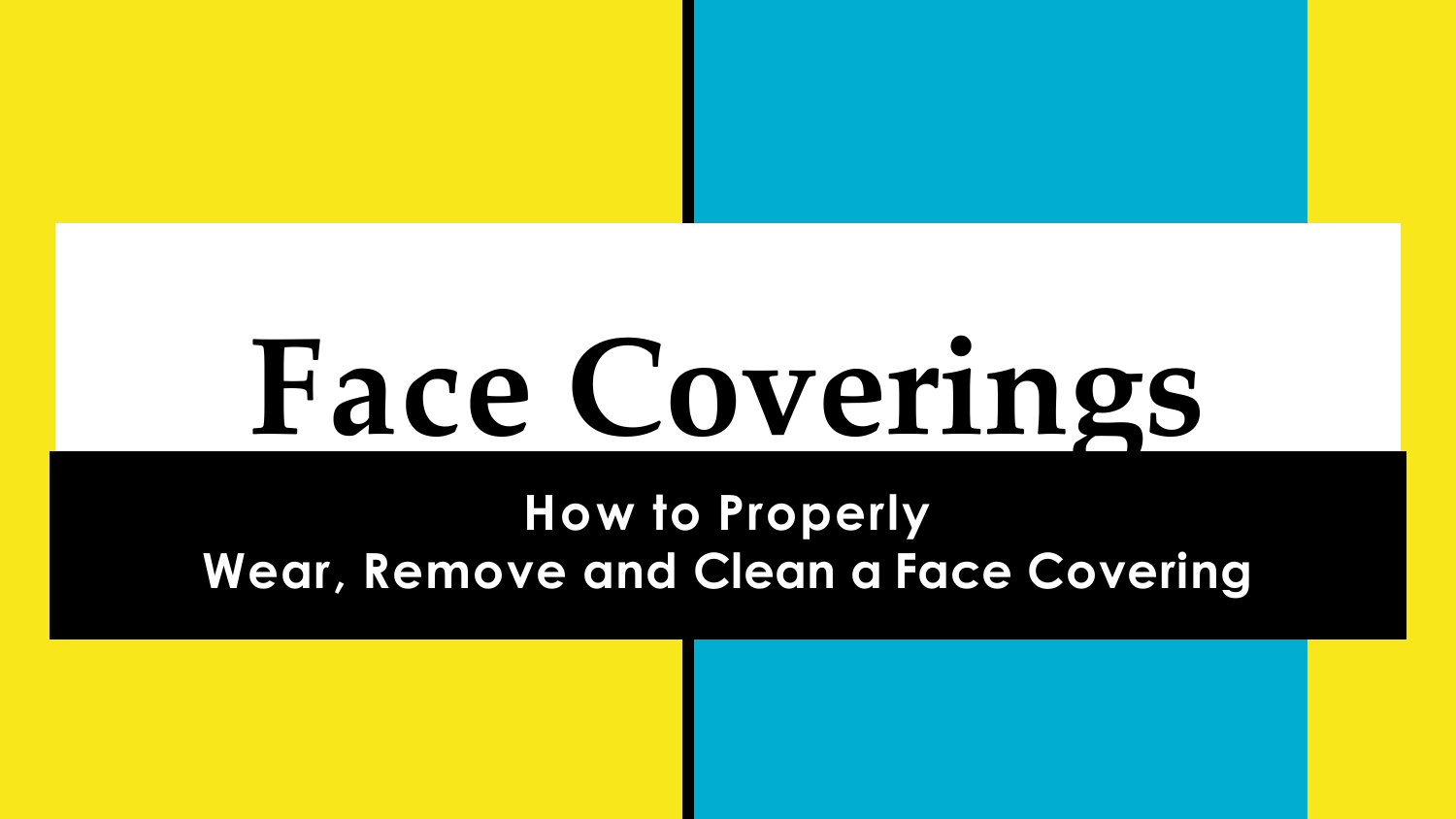# Why is a face covering important?

Cloth face coverings are an additional step to help slow the spread of COVID-19 when combined with every day [preventive](https://www.cdc.gov/coronavirus/2019-ncov/prevent-getting-sick/prevention.html) actions and social [distancing](https://www.cdc.gov/coronavirus/2019-ncov/prevent-getting-sick/social-distancing.html) in public settings.

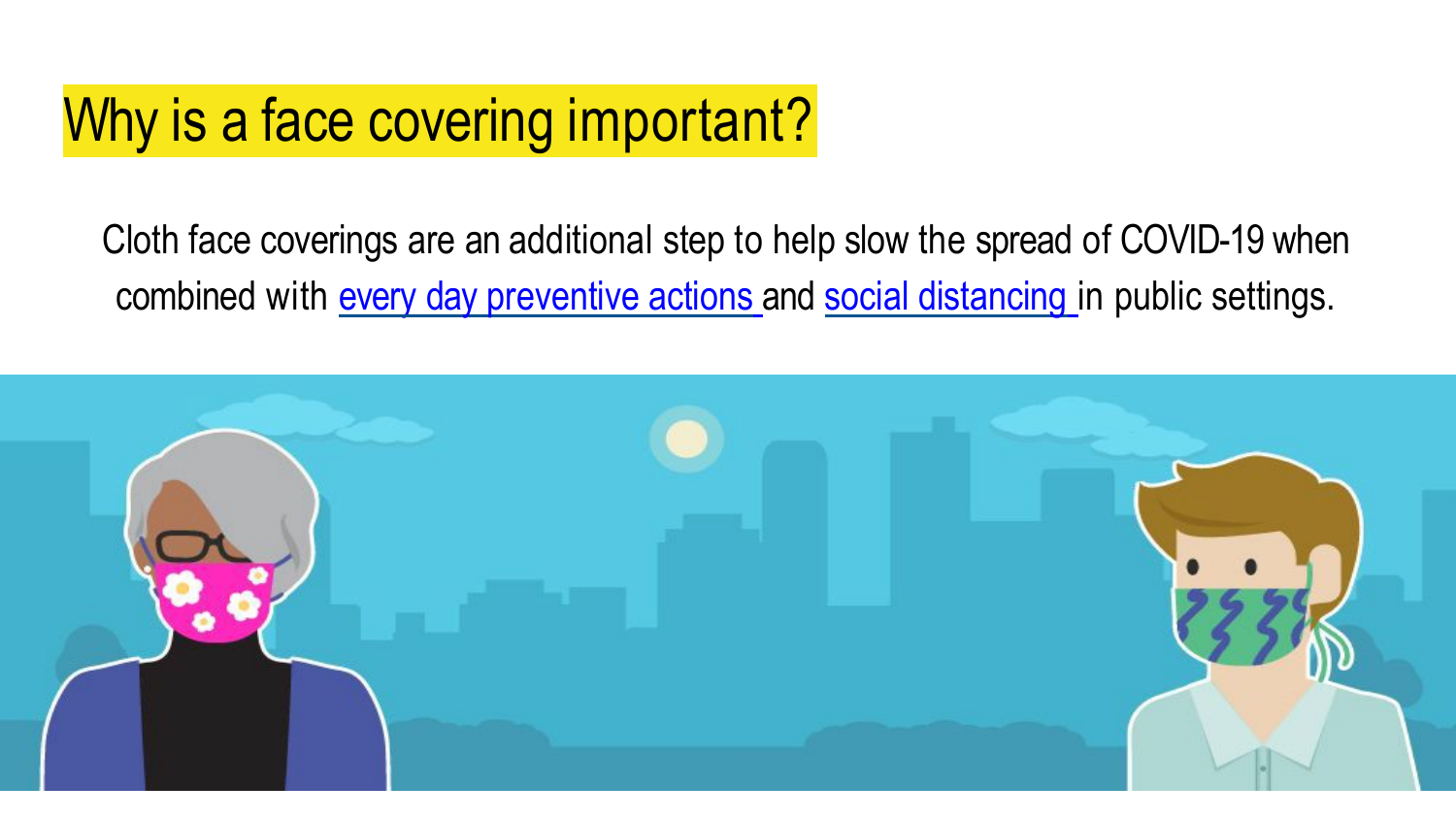# Who should NOT wear a mask?

#### Children under age 2, or anyone who has trouble breathing, is unconscious, incapacitated or otherwise unable to remove the mask without assistance.

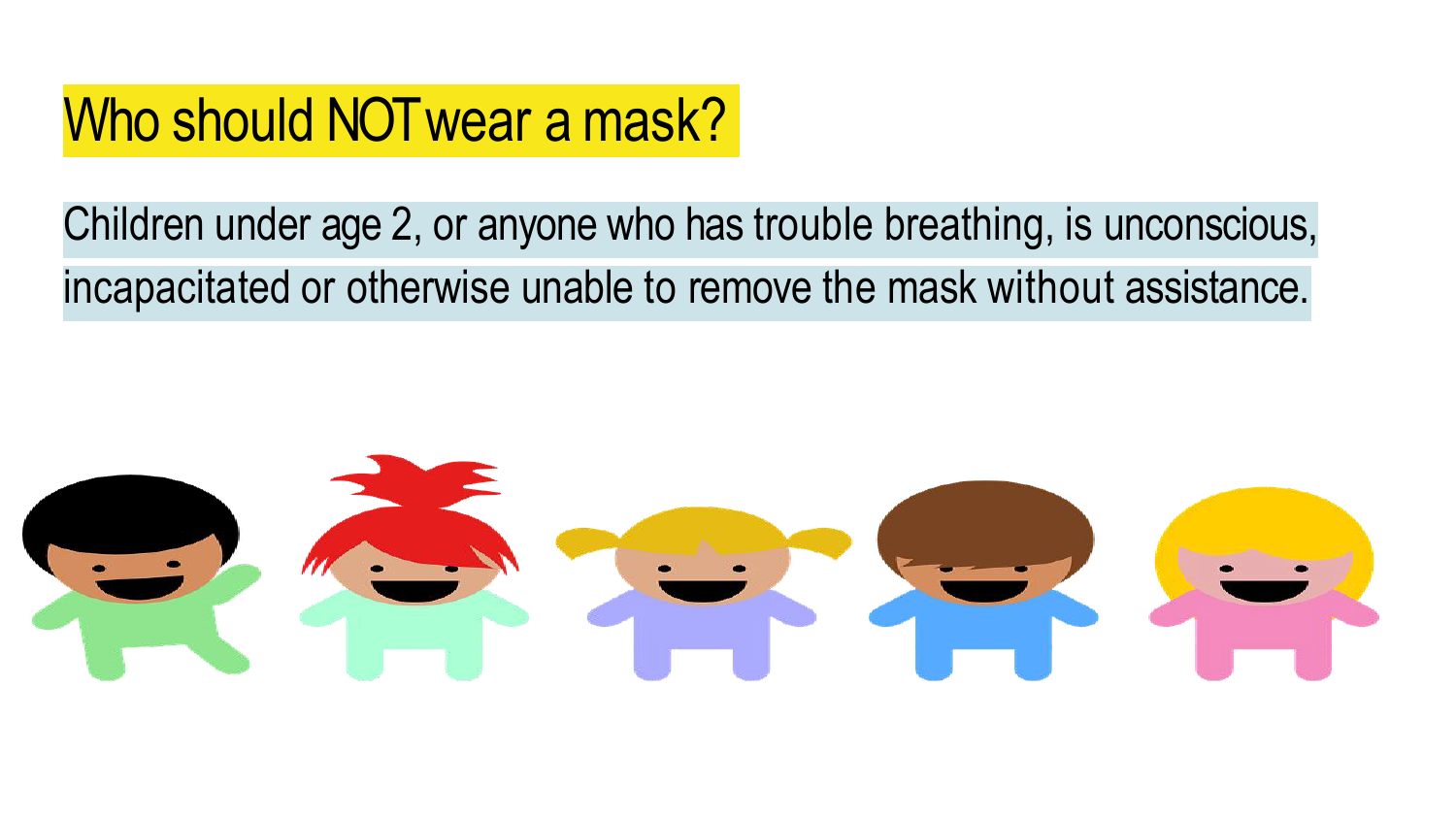# Wear a Face Covering to Protect Others

Wear a face covering that covers your nose and mouth to help protect others in case you're infected with COVID-19 but don't have symptoms

Wear a face covering in public settings when around people who don't live in your household, especially when it may be difficult for you to stay six feet apart

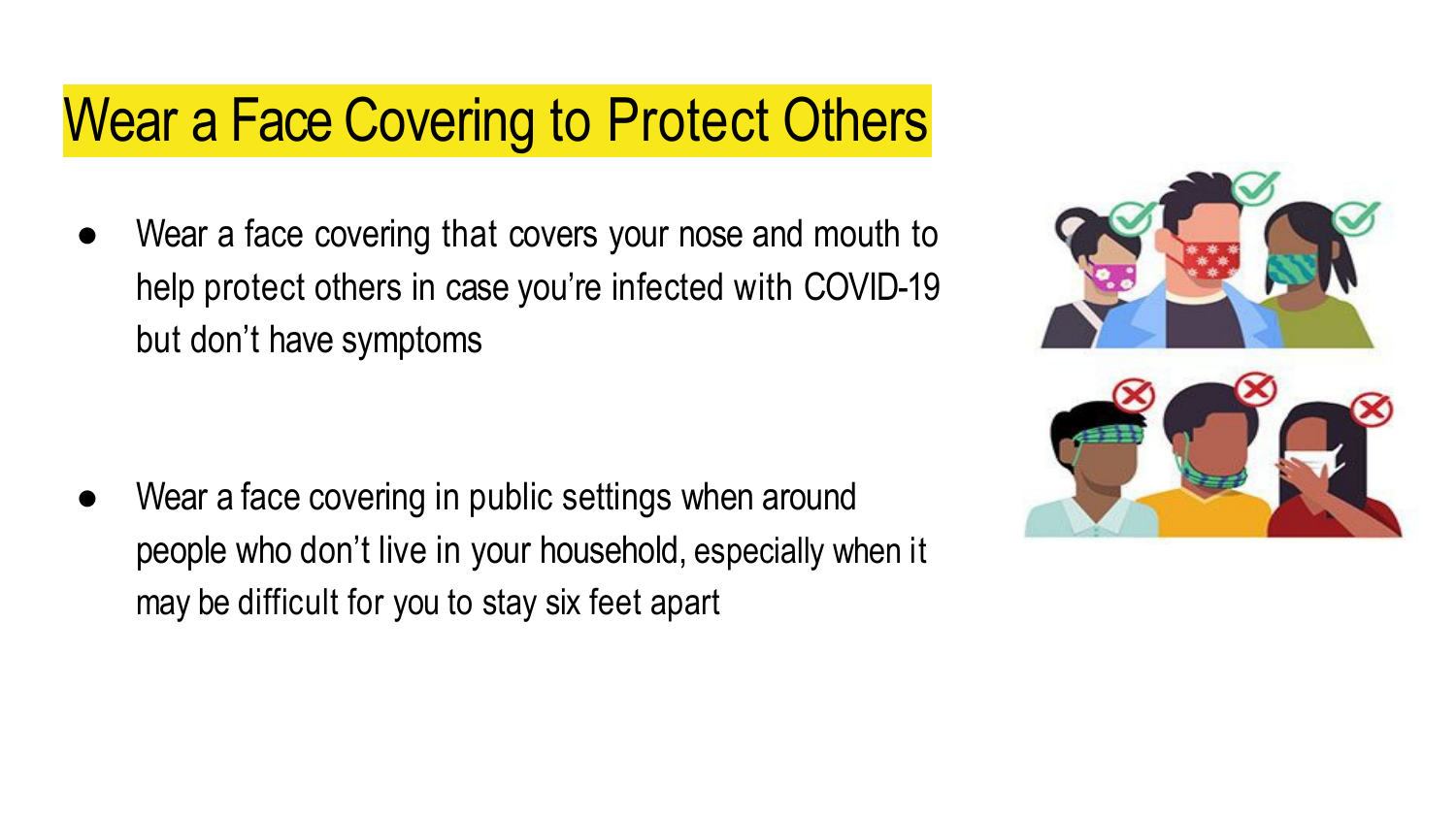# Wear a Face Covering to Protect Others

Wear a face covering correctly for maximum protection

Don't put the face covering around your neck or up on your forehead

Don't touch the face covering, and, if you do, wash your hands or use hand sanitizer to disinfect

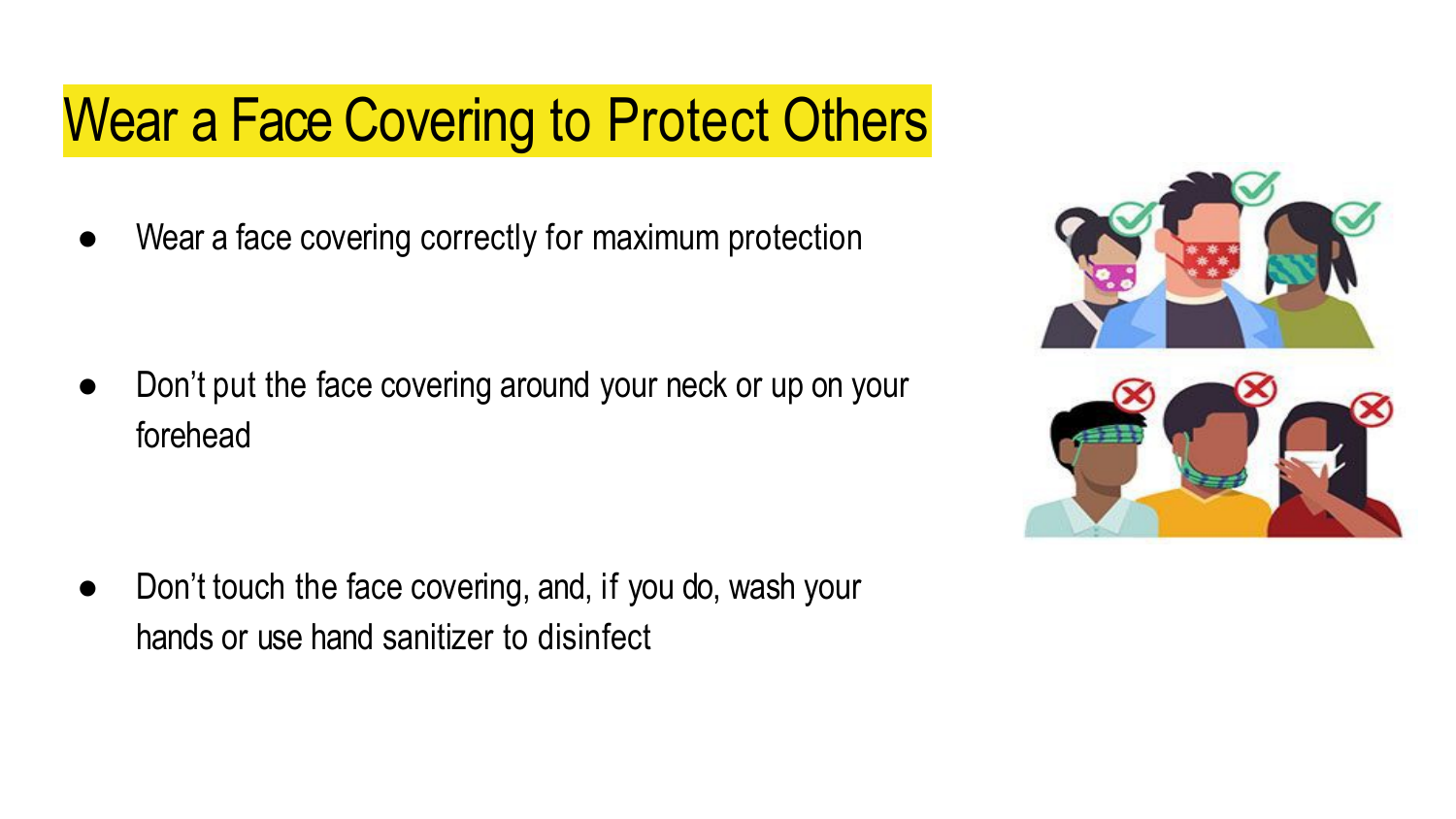



- Wash your hands (or use a hand sanitizer) before putting on your face covering
- Put it over your nose and mouth and secure it under your chin
- Try to fit it snugly against the sides of your face
- Make sure you can breathe easily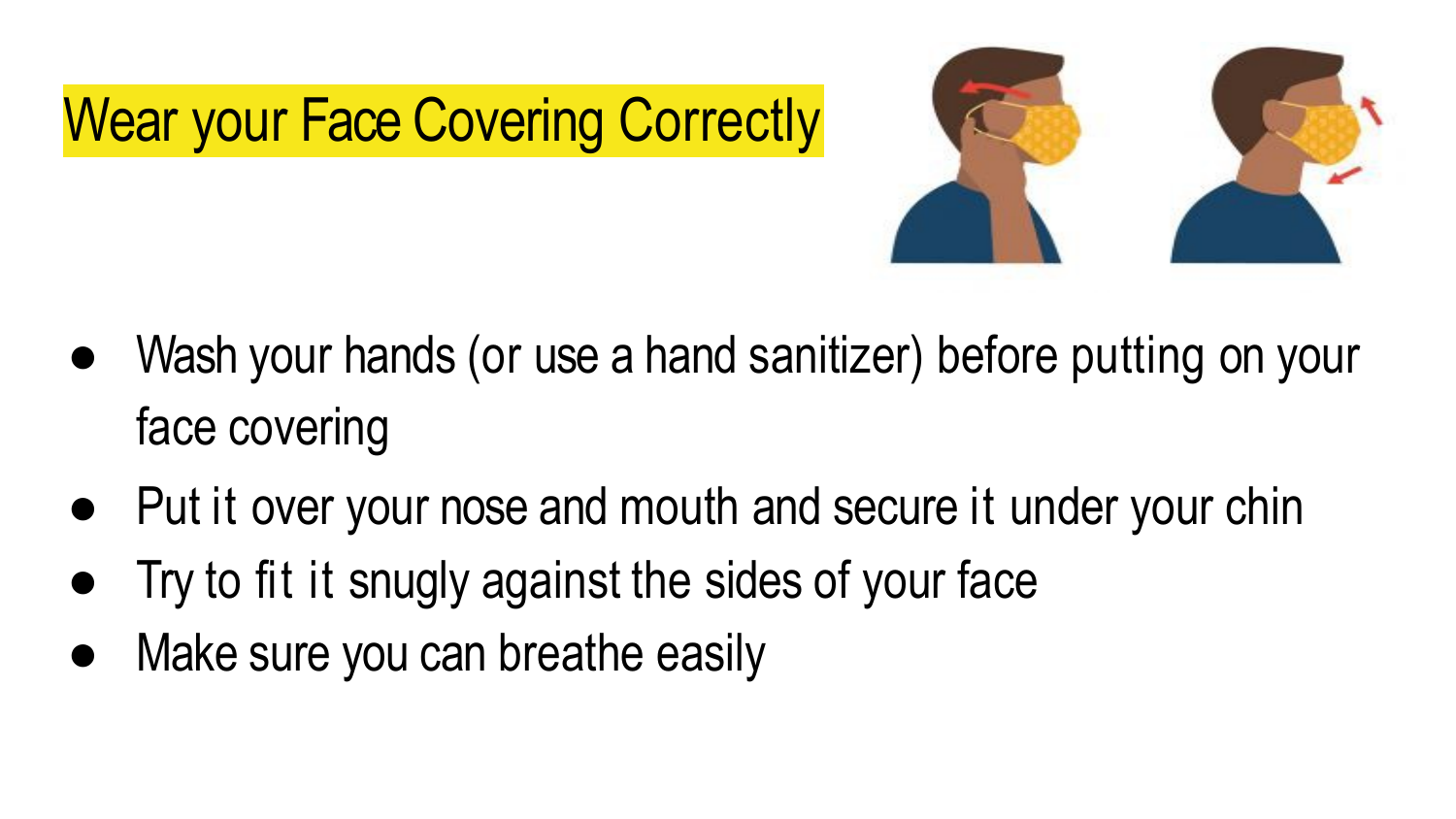### Take Off Your Cloth Face Covering Carefully, When You're Home

● Untie the strings behind your head or stretch the ear loops

Handle only by the ear loops or ties

Fold outside corners together

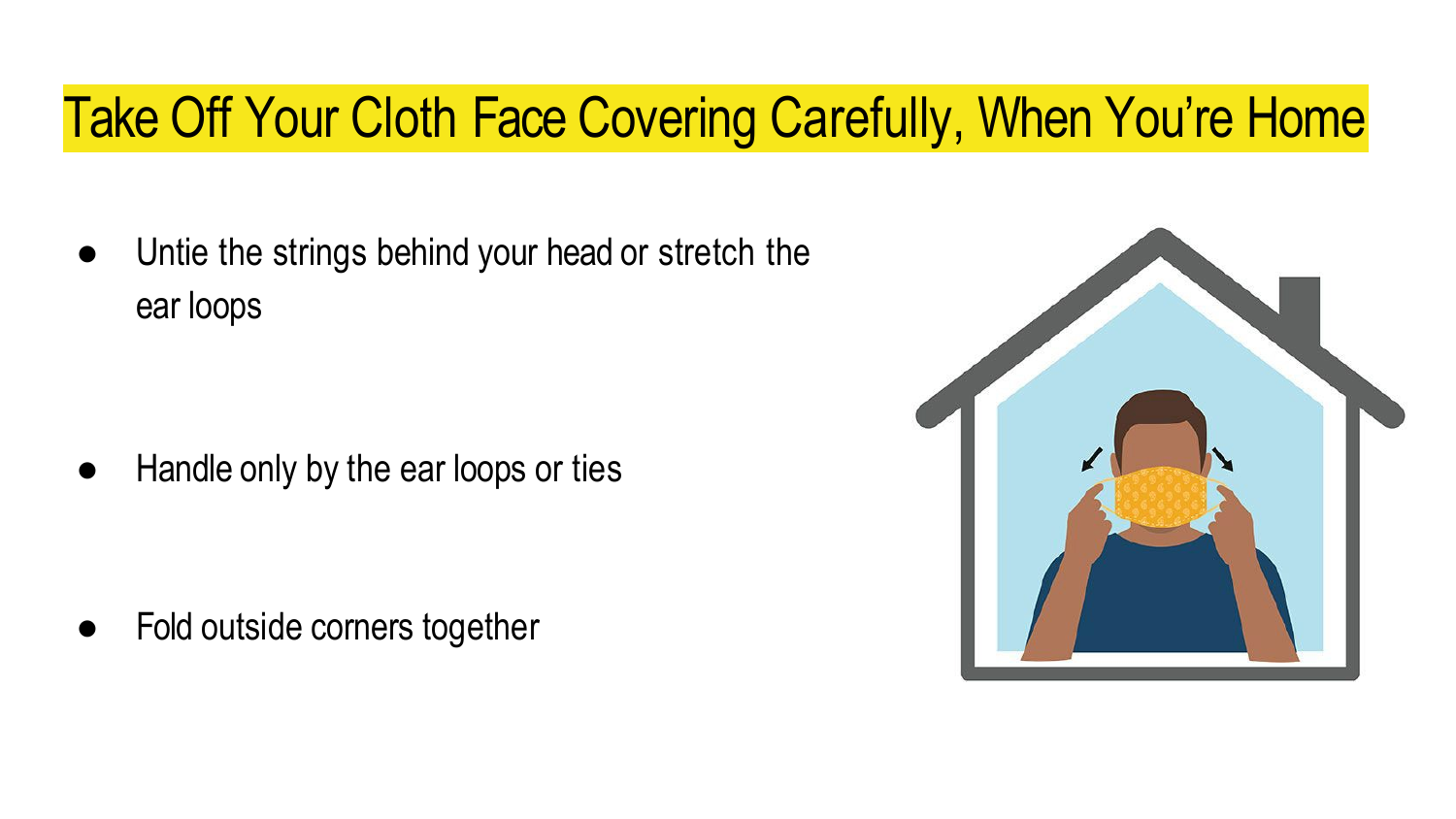#### Take Off Your Cloth Face Covering Carefully, When You're Home

Place covering in the washing machine on the hottest cycle possible and dry in the dryer

Be careful not to touch your eyes, nose, and mouth when removing and wash hands immediately after removing.